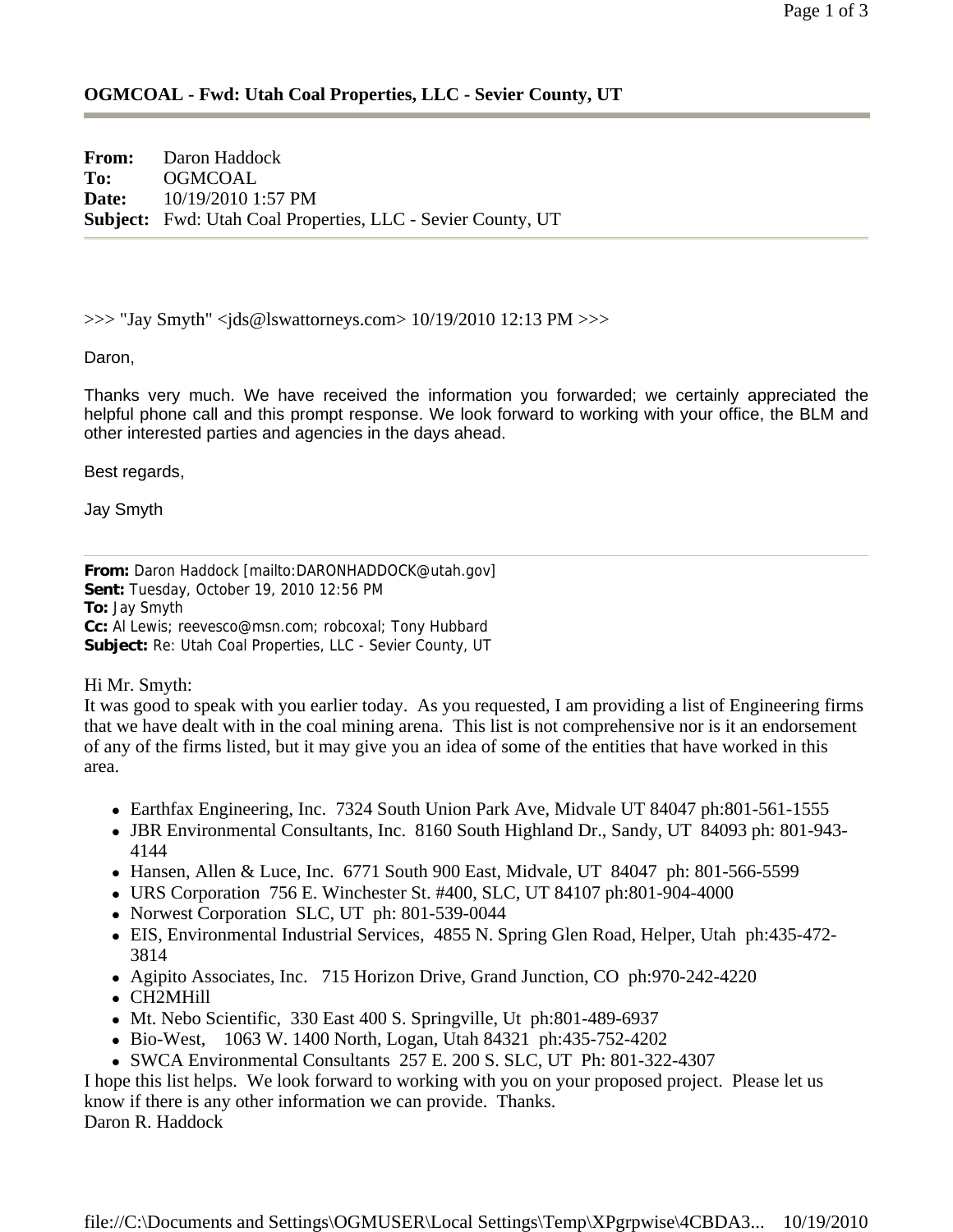Coal Program Manager Utah Division of Oil, Gas & Mining

>>> "Jay Smyth" <jds@lswattorneys.com> 10/19/2010 9:37 AM >>>



## MEMORANDUM

- TO: Mr. Daron Haddock Permitting Supervisor Utah Division of Oil, Gas and Mining 1594 West North Temple; Suite 1210 Salt Lake City, Utah 84114-5801 Office Telephone: 801.538.5325
- DT: October 19, 2010
- RE: Utah Coal Properties, LLC Salina Creek Reserve Property – Sevier County, Utah
- CC: Mr. Phil Reeves Dr. Robert Cox Tony Hubbard, Esquire Albert G. Lewis, III, Esquire

## Dear Daron,

Thanks so much for talking with me and my partner, Tony Hubbard, this morning. As we told you, our client Utah Coal Properties, LLC has received expressions of interest in the possible purchase and development of its Salina Creek Reserve (coal) property which is located in Sevier County, Utah. As a part of these initial discussions, we have naturally evaluated the prospective timelines involved with the proper collection of adequate baseline data and, subsequently thereto, the permitting process. This project will involve the development and exploitation of both privately held fee coal as well as federal coal. Accordingly, the client recognizes that there will be a number of different state and federal agencies involved in this matter and the prospective purchasers are sensitive to the NEPA (and other) compliance issues which will obviously come into play.

Recognizing that neither the (Utah) DOGM nor the (federal) OSM makes any recommendations or "endorsements" of area environmental or engineering firms, we would appreciate it if you could advise us of some of the Utah firms that your Department works with on a regular and recurring basis and which do a good and credible job assisting with the development of coal mining permit applications. You mentioned a couple of firms, **EarthFax Engineering, Inc.** of Midvale, UT and **JBR Environmental Consultants, Inc.** of St. George and Sandy, UT. Both of these firms appear to be well recognized experts in the field and, based on our conversation with you today, they both appear to enjoy a good working relationship with your agency.

If you would be kind enough to provide us with the names and contact information of any other recognized engineering and environmental firms which do regular business with the DOGM as part of the coal mining permitting process, it would be most appreciated. Again, we realize that your provision of names is not a referral or recommendation, but that you are merely putting us in contact with Utah firms with which you are familiar and which